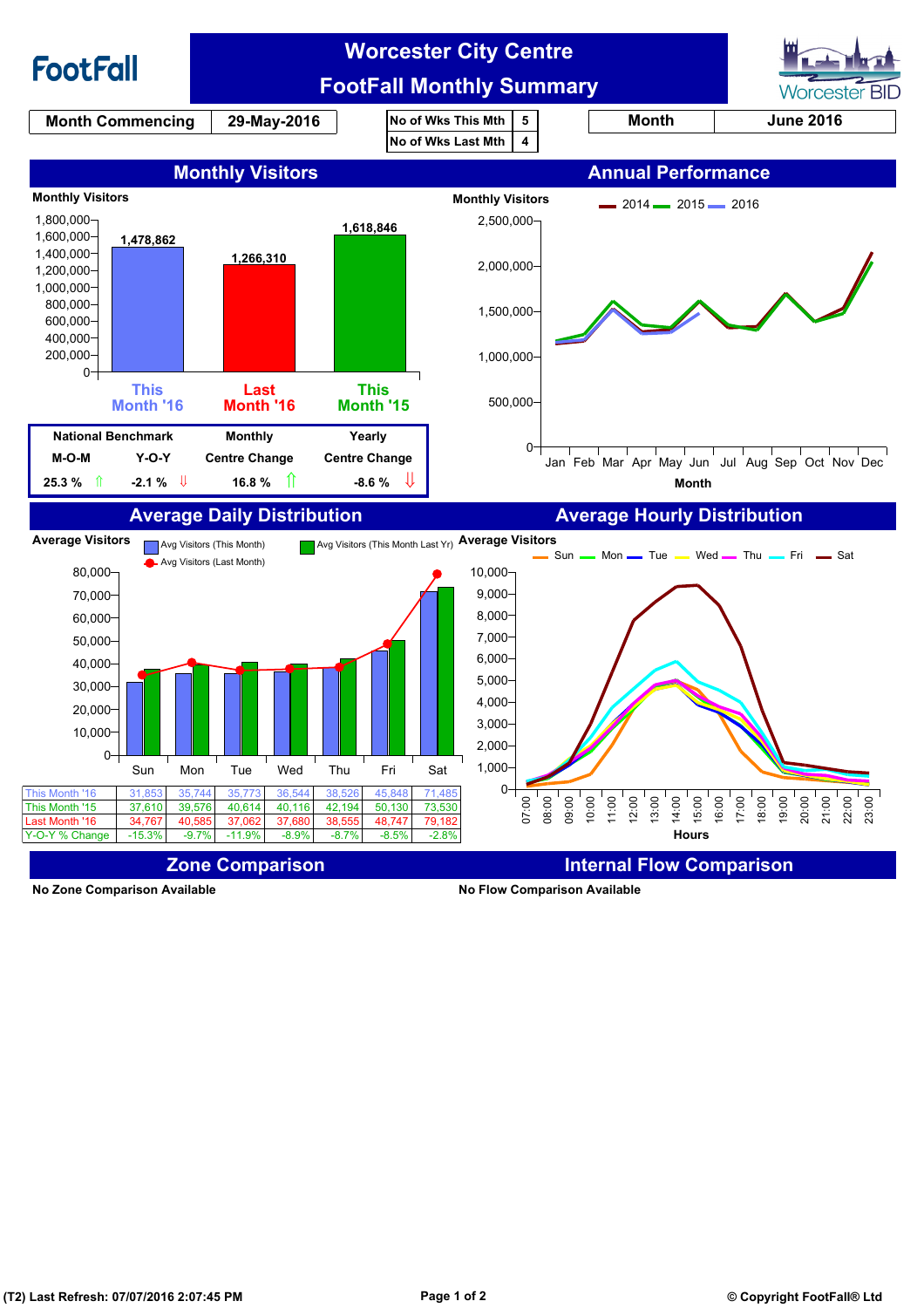

### **FootFall by Entrance**

#### **Monthly Visitors**

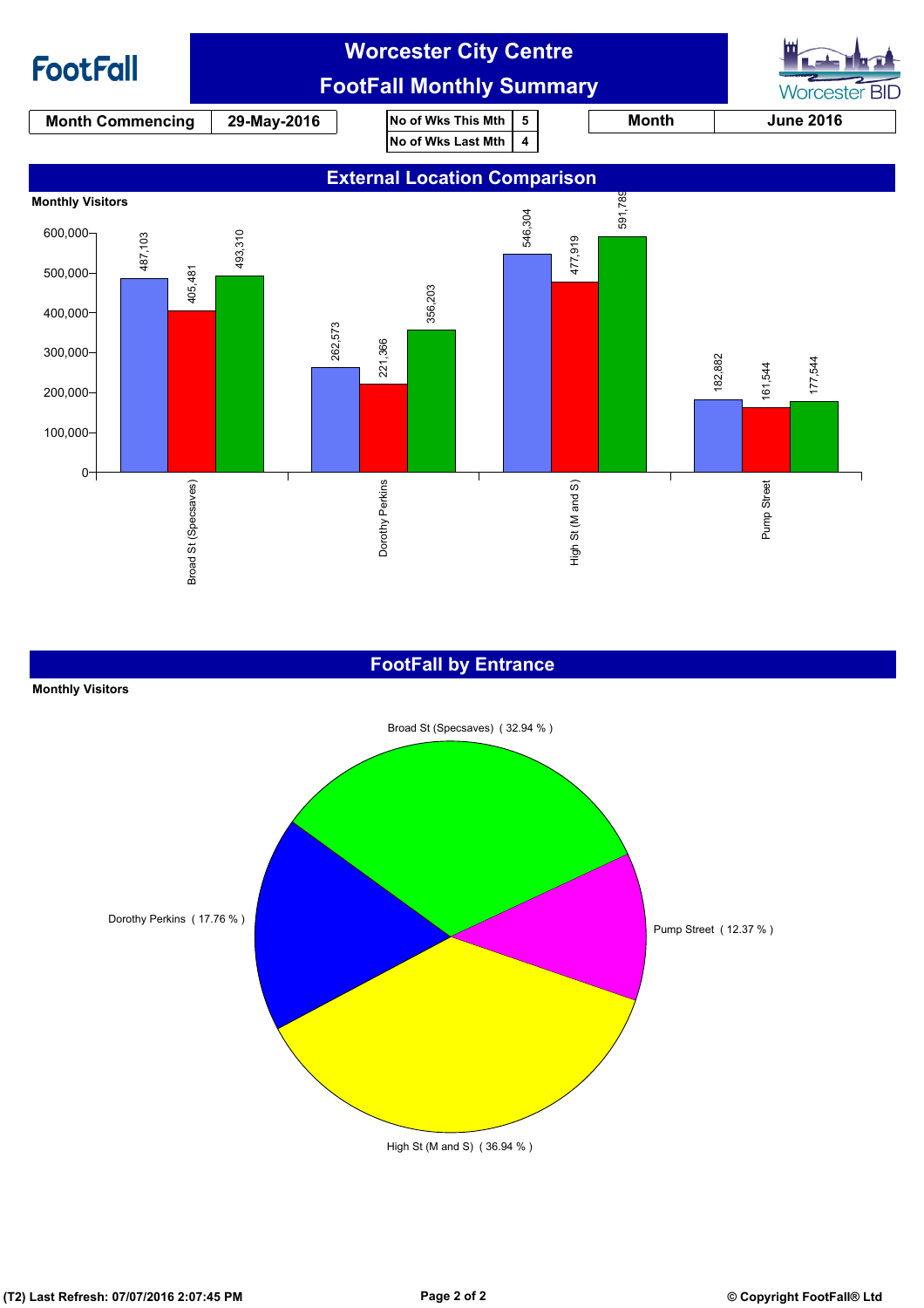

## **Worcester City Centre FootFall Monthly Summary**



**Month Commencing 29-May-2016 Month June 2016**

## **Weather**

#### **No weather information available**

**Management Highlights**

| W/C         |     |                                 |                                                                            |  |  |
|-------------|-----|---------------------------------|----------------------------------------------------------------------------|--|--|
| 29-May-2016 | Sun | Ad Hoc                          | LSD Promotions - Sunday Upmarket High Street                               |  |  |
|             |     | Ad Hoc                          | Oak Apple Day at The Commandery                                            |  |  |
|             |     | <b>Local Sporting Event</b>     | Worcestershire County Cricket Club -v- Gloucester (11.00)                  |  |  |
|             | Mon | Ad Hoc                          | <b>LSD - Riverside Arts Market</b>                                         |  |  |
|             |     | Bank Holiday                    | May Bank Holiday                                                           |  |  |
|             |     | Local Sporting Event            | Worcestershire County Cricket Club -v- Gloucester (11.00)                  |  |  |
|             | Tue | <b>Local Sporting Event</b>     | Worcestershire County Cricket Club -v- Gloucester (11.00)                  |  |  |
|             |     | School Holidays                 | Public & Private Half Term                                                 |  |  |
|             | Wed | <b>Local Sporting Event</b>     | Worcestershire County Cricket Club -v- Gloucester (11.00)                  |  |  |
|             | Thu | <b>Local Sporting Event</b>     | Worcestershire Rapids v Yorkshire Vikings (5.30)                           |  |  |
|             | Sat | Ad Hoc                          | LSD Promotions - Up Market High Street                                     |  |  |
|             |     | <b>Local Sporting Event</b>     | Worcester Race Course - CrownGate Ladies Day                               |  |  |
|             | Sun | Ad Hoc                          | LSD Promotions - Up Market High Street                                     |  |  |
|             |     | <b>Local Sporting Event</b>     | Worcestershire County Cricket Club - Rapids v Derbyshire Falcons (10.30am) |  |  |
|             | Fri | City Centre Events & Promotions | Queens 90th Birthday Celebration                                           |  |  |
|             |     | <b>Local Sporting Event</b>     | WCC - Rapids -vs- Northampshire Steelbacks (5.30)                          |  |  |
| 05-Jun-2016 |     | National Sporting Event         | <b>UEFA Euro Starts</b>                                                    |  |  |
|             | Sat | City Centre Events & Promotions | Queens 90th Birthday Celebration                                           |  |  |
|             |     | City Centre Events & Promotions | Worcester Flotilla - Riverside - Celebrating the Queens 90th Birthday      |  |  |
|             |     | City Centre Events & Promotions | <b>Worcs Lit Fest</b>                                                      |  |  |
|             |     | <b>Local Sporting Event</b>     | Go Dad Run: 5k and 10k Worcester Racecourse                                |  |  |
|             | Sun | City Centre Events & Promotions | Queens 90th Birthday Celebration                                           |  |  |
|             |     | City Centre Events & Promotions | <b>Worcs Lit Fest</b>                                                      |  |  |
|             | Mon | City Centre Events & Promotions | <b>Worcs Lit Fest</b>                                                      |  |  |
|             | Tue | City Centre Events & Promotions | Worcs Lit Fest                                                             |  |  |
| 12-Jun-2016 | Wed | City Centre Events & Promotions | Worcs Lit Fest                                                             |  |  |
|             |     | Local Sporting Event            | WCC - Rapids -vs- Leicestershire Foxes (10.30)                             |  |  |
|             | Thu | City Centre Events & Promotions | <b>Worcs Lit Fest</b>                                                      |  |  |
|             | Fri | City Centre Events & Promotions | <b>Worcs Lit Fest</b>                                                      |  |  |
|             | Sat | City Centre Events & Promotions | Worcs Lit Fest                                                             |  |  |
|             |     | Local Sporting Event            | WCC - Rapids -vs- Nottingham Outlaws (2.30)                                |  |  |
| 19-Jun-2016 | Sun | City Centre Events & Promotions | Worcs Lit Fest                                                             |  |  |
|             |     | Local Sporting Event            | Worcester Race Course - Family Fun Raceday                                 |  |  |
|             |     | Notable Dates                   | Fathers Day                                                                |  |  |
|             | Wed | Local Sporting Event            | WCC - England Women -vs- Pakistan Women (10.30)                            |  |  |
|             |     | Local Sporting Event            | Worcester Race Course - Summer Afternoon Racing                            |  |  |
|             | Sat | Notable Dates                   | Armed Forces Day                                                           |  |  |